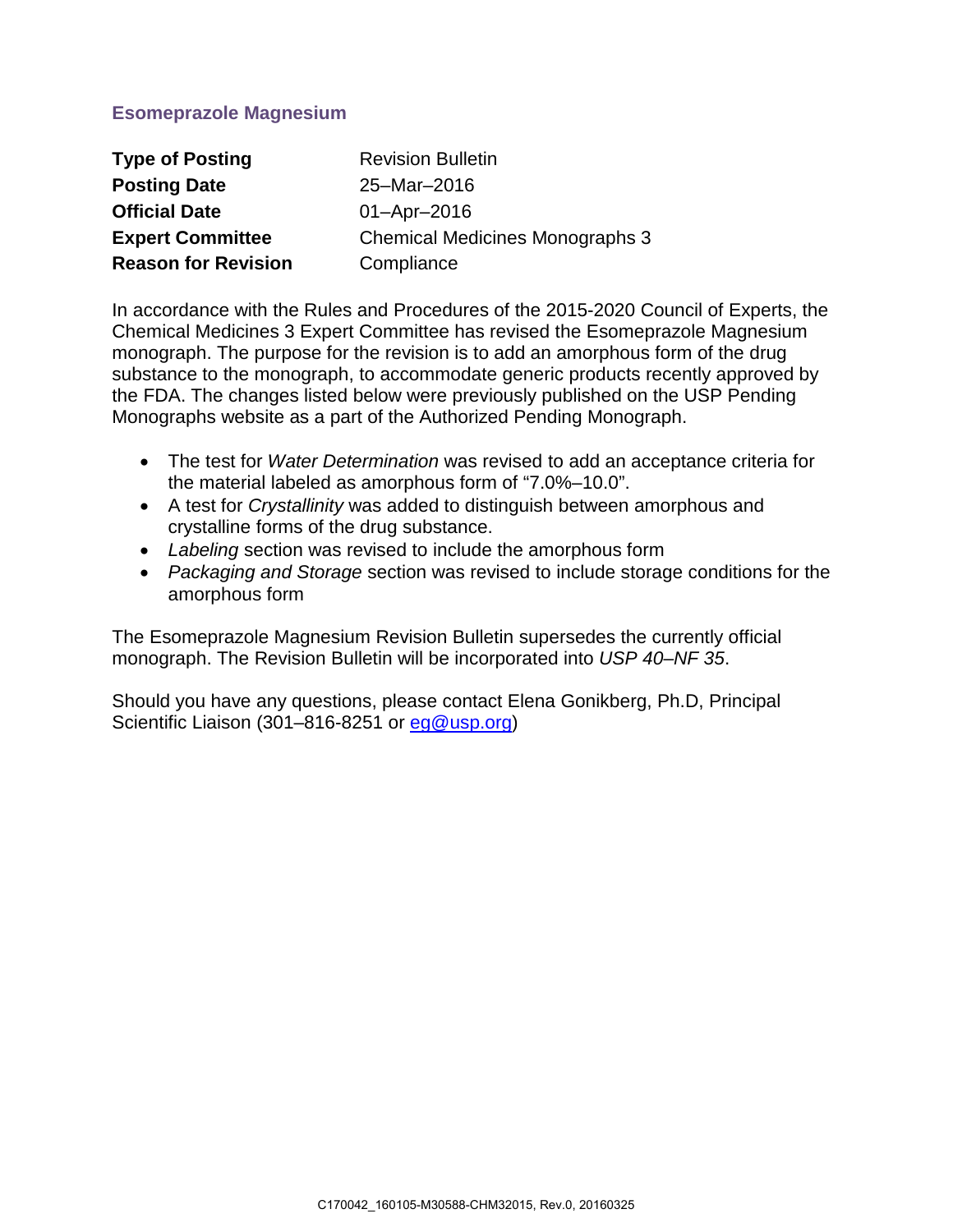

C34H36MgN6O6S<sup>2</sup> · 3H2O Trihydrate: 767.17 **Analysis**

 $\bullet$ C<sub>34</sub>H<sub>36</sub>MgN<sub>6</sub>O<sub>6</sub>S<sub>2</sub> · 2H<sub>2</sub>O Dihydrate: 749.15

- $C_{34}H_{36}MgN_6O_6S_2$ <br>1H-Benzimidazole,5-methoxy-2-[(S)-[(4-methoxy-3,5-di-<br>methyl-2-pyridinyl)methyl]sulfinyl]-, magnesium salt<br>methyl-2-pyridinyl)methyl]sulfinyl]-, magnesium salt  $(2:1)$ °.
- 5-Methoxy-2-[(*S*)-[(4-methoxy-3,5-dimethyl-2-pyridyl)<br>Thenzimidazole, magnesium salt (2:1) <sub>(RB</sub><br>RB

.Dihydrate: [217087-10-0]. *Standard solution* (mg/mL) • (RB 1-Dec-2015)

**DEFINITION**<br>
Esomeprazole Magnesium contains NLT 98.0% and NMT<br>  $102.0%$  of esomeprazole magnesium (C<sub>34</sub>H<sub>36</sub>MgN<sub>6</sub>O<sub>6</sub>S<sub>2</sub>),<br>  $M_{r1}$  = molecular weight of esomeprazole<br>
magnesium, 713.12<br>
calculated on the anhydrous b

- **<sup>A</sup>. INFRARED ABSORPTION** 〈**197K**〉**:** •.[NOTE—If a difference *Change to read:* appears in the IR spectra of the analyte and the Standard, separately dissolve equal portions of the sample **• CONTENT OF MAGNESIUM**<br>specimen and the USP Reference Standard in equal **Lanthanum solution:** peat the test on the residues.] $_{\bullet}$
- •

- -
	-
	-
	-

**Esomeprazole Magnesium The Column:** Detector: UV 280 nm<br>
Column: 4.0-mm × 12.5-cm or 4.6-mm × 15-cm; 5-µm packing L7. [NOTE—Alternatively, a 3.9-mm  $\times$ **Change to read: Change to read: Change to read: Change to read:** used.] **Change to read:** used.]

**Flow rate:** 1 mL/min **Injection volume:** 20 µL

**System suitability**

*.* **Mode:** LC

**Sample:** *Standard solution*

**Suitability requirements**

**Column efficiency:** NLT 2000 theoretical plates **Relative standard deviation:** NMT 2.0%

**Samples:** *Standard solution* and *Sample solution*

 $(Result = (r_U/r_S) \times (C_S/C_U) \times [M_{r1}/(2 \times M_{r2})] \times 100$ 

- $r_U$  = peak response from the *Sample solution*
- 1-Dec-2015) *<sup>r</sup><sup>S</sup>* = peak response from the *Standard solution*
- Trihydrate: [217087-09-7].  $C_s$  = concentration of USP Omeprazole RS in the  $C_s$  = concentration of USP Omeprazole RS in the
	-
	-

**Acceptance criteria:**  $\frac{98.0\% - 102.0\% \text{ on the anhydrous}}{\text{basis}}$ 

## *Change to read:* **OTHER COMPONENTS**

specimen and the USP Reference Standard in equal<br>volumes of methanol, evaporate the solution to dryness ide to a 1000-mL volumetric flask, wet the substance<br>in similar containers under identical conditions, and re-<br>with so  $250$  mL of hydrochloric acid in  $20$ - to  $30$ -mL portions, cooling between the additions. Add water while stir-• **B.** The *Sample solution*, prepared and tested as directed cooling between the additions. Add water while stir-<br>in the test for *Content of Magnesium*, exhibits a signifi-<br>cant absorption at 285.2 nm. to volume. [NOTE—S

**ASSAY**<br>• **PROCEDURE**<br>in water, from a commercially prepared atomic absorp-<br>in water, from a commercially prepared atomic absorp-

- **PROCEIUME**<br> **PROCEIUSE:** The material in the standard solution A: Dissolve 0.725 g of monobasic sodium<br>
phosphate and 4.472 g of anhydrous dibase is odentially in the solution in a<br>
phosphate in 300 mL. Diff use 200 mL o
	-
	-
	-
	-
	- with water to 100.0 mL (0.5 µg/mL). [NOTE-Concentrations of the Standard solutions and the *Sample solu-*

2016 The United States Pharmacopeial Convention *All Rights Reserved.*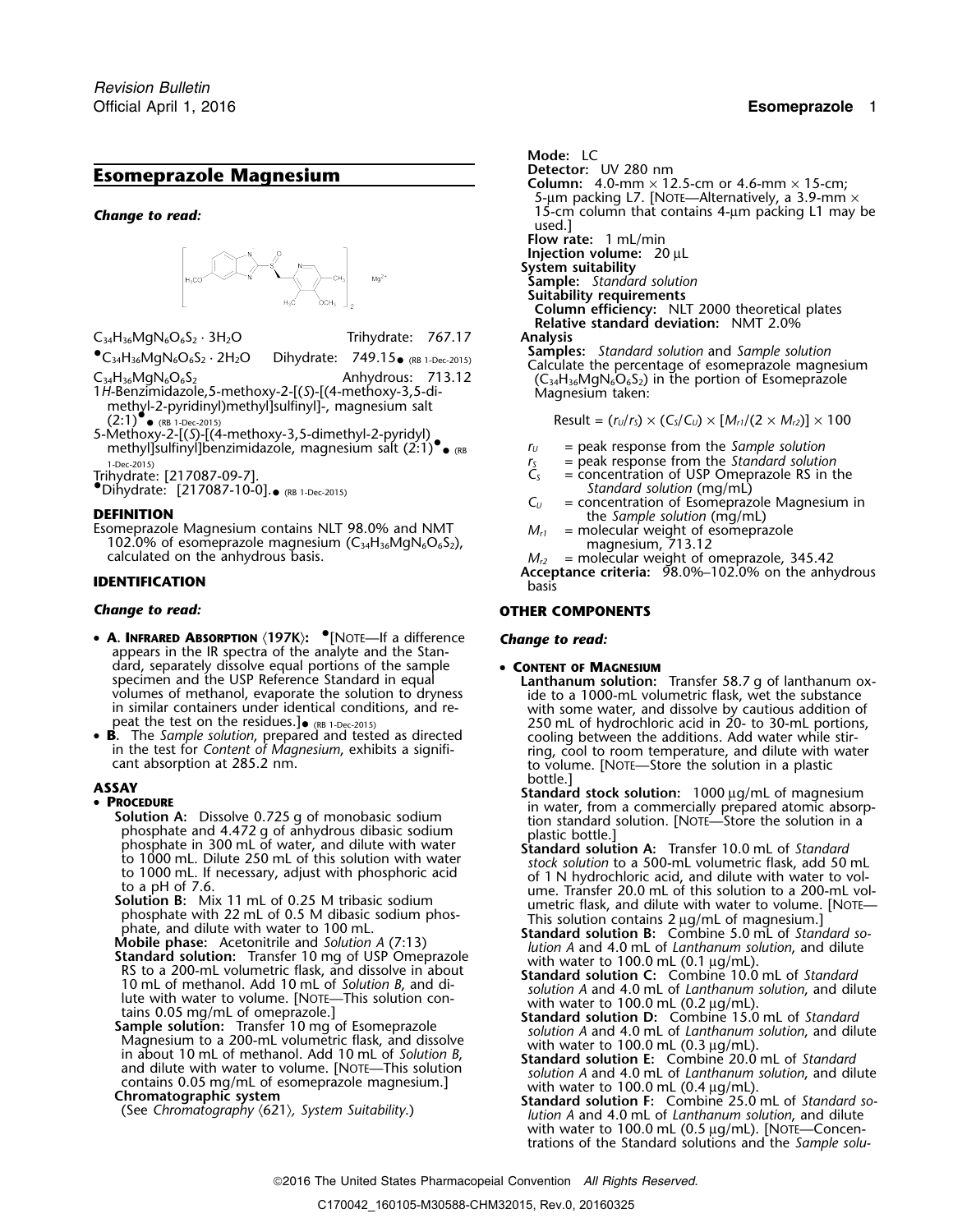*tion* may be modified to fit the linear or working range **Flow rate:** 0.8–1 mL/min of the instrument. When using instruments with a lin- **Injection volume:** 50 µL of the instrument. When using instruments with a lin-<br>ear calibration graph, the number of Standard solu-<br>**System suitability** ear calibration graph, the number of Standard solu-<br> **System suitability** solution be reduced.]<br> **Sample:** System suitability solution: Transfer 250 mg of Esomeprazole [NOTE—For relative retention times, see Table 1.] tions can be reduced.] **Sample:** *System suitability solution*

- **Sample solution:** Transfer 250 mg of Esomeprazole [NOTE—For relative retention times, see *Table 1*.] Magnesium to a 100-mL volumetric flask, add 20 mL **Suitability requirements** of 1 N hydrochloric acid, swirl until dissolved, and di-**Resolution:** NLT 3 between lute with water to volume. Allow to stand for 30 min. lute with water to volume. Allow to stand for 30 min. *pound* pound a pound a a great of this solution to a 200-mL volumet-Transfer 10.0 mL of this solution to a 200-mL volumet- **Analysis** ric flask, and dilute with water to volume. Transfer **Sample:** *Sample solution* 10.0 mL of the solution to another 100-mL volumetric flask, add 4.0 mL of *Lanthanum solution*, and dilute flask, add 4.0 mL of *Lanthanum solution*, and dilute retention time of the omeprazole peak, and measure with water to volume.
- **Blank:** Transfer 4.0 mL of *Lanthanum solution* to a

**Instrumental conditions** (See •.*Atomic Absorption Spectroscopy* 〈852〉.) Result = (*<sup>r</sup>U*/*<sup>r</sup>T*) ×<sup>100</sup> • (CN 1-May-

**Flame:** Air–acetylene *Sample solution*<br> **Analytical wavelength:** 285.2 nm *Sample solution F<sub>T</sub>* = sum of all the per

- **Samples:** *Standard solution B*, *Standard solution C*, **Acceptance criteria** *Standard solution D* **Individual impurities:** See *Table 1*. , *Standard solution E*, *Standard solution F*, *Sample solution*, and *Blank* **Total impurities:** NMT 0.5%
- Determine the concentration, *C<sup>S</sup>*, in µg/mL, of magnesium in the *Sample solution* using the calibration **Table 1**

graph. **Relative Acceptance** Calculate the percentage of magnesium in the portion **Retention Criteria,** of Esomeprazole Magnesium taken: **Name Time NMT (%)**

Result = 
$$
(C_s/C_v) \times [100/(100 - F)] \times 100
$$

- $C<sub>S</sub>$  = concentration of magnesium in the *Sample* solution as calculated above ( $\mu$ g/mL)
- *Su* = concentration of Esomeprazole Magnesium in<br>the *Sample solution* (µg/mL)<br> $F =$  content of water in Esomeprazole Magnesium,
- Are solution ( $\frac{1}{2}$ ,  $\frac{1}{2}$ ,  $\frac{1}{2}$ ,  $\frac{1}{2}$ ,  $\frac{1}{2}$ ,  $\frac{1}{2}$ ,  $\frac{1}{2}$ ,  $\frac{1}{2}$ ,  $\frac{1}{2}$ ,  $\frac{1}{2}$ ,  $\frac{1}{2}$ ,  $\frac{1}{2}$ ,  $\frac{1}{2}$ ,  $\frac{1}{2}$ ,  $\frac{1}{2}$ ,  $\frac{1}{2}$ ,  $\frac{1}{2}$ ,  $\frac{1}{2}$ ,  $\frac{1}{2}$ ,

**Acceptance criteria:** 3.30%–3.55% on the anhydrous

## •

phosphate and 4.472 g of anhydrous dibasic sodium<br>phosphate in 300 mL of water, and dilute with water<br>to 1000 mL. Dilute 250 mL of this solution with water phosphate in 300 mL of water, and dilute with water<br>to 1000 mL. Dilute 250 mL of this solution with water<br>to 1000 mL. If necessary, adjust with phosphoric acid<br>to a pH of 7.6.<br>to a pH of 7.6.<br>to a pH of 7.6. to a pH of 7.6.<br>**Mobile phase:** Acetonitrile and *Solution A* (11:29). with *Diluent* to 50 mL.

**System suitability solution:** 1 mg each of USP Omep-<br>razole RS and USP Omeprazole Related Compound A **Chromato** razole RS and USP Omeprazole Related Compound A **Chromatographic system** RS in 25 mL of *Mobile phase*. [NOTE—Omeprazole re- (See *Chromatography* 〈621〉*, System Suitability*.) lated compound A is omeprazole sulfone.] **Mode:** LC

**Sample solution:** 4 mg of Esomeprazole Magnesium in **Detector:** UV 302 nm **Sample solution:** 4 mg of Esomeprazole Magnesium in **Column:** 4.0-mm × 10-cm; packing L41 fresh.]<br>
25 mL of *Mobile phase*. [NOTE—Prepare this solution **Column:** 4.0-mm × 10-cm; packing L41 fresh.]<br> **Chromatographic syst** 

- 
- 

the peak responses. Identify the impurities based on the retention times shown in Table 1.

100-mL volumetric flask, and dilute with water to Calculate the percentage of any individual impurity in volume the portion of Esomeprazole Magnesium taken:

$$
Result = (r_U/r_T) \times 100
$$

- 2016) **Mode:** Atomic absorption spectrophotometry *<sup>r</sup><sup>U</sup>* = peak response of each impurity from the
- **Analytical wavelength:** 285.2 nm *r<sub>T</sub>* = sum of all the peak responses from the *Sample*<br>Analysis solution **Analysis** *solution*

| e the percentage of magnesium in the portion<br>neprazole Magnesium taken:             | <b>Name</b>                                             | <b>Relative</b><br><b>Retention</b><br>Time | Acceptance<br>Criteria.<br>NMT $(%)$ |
|----------------------------------------------------------------------------------------|---------------------------------------------------------|---------------------------------------------|--------------------------------------|
| Result = $(C_s/C_u) \times [100/(100 - F)] \times 100$                                 | Omeprazole N-oxide <sup>a</sup>                         | 0.45                                        | 0.1                                  |
| concentration of magnesium in the Sample                                               | Omeprazole sulfone (omepra-<br>zole related compound A) | 0.8                                         | 0.2                                  |
| solution as calculated above (µg/mL)                                                   | Any other individual impurities                         |                                             | 0.1                                  |
| concentration of Esomeprazole Magnesium in<br>the <i>Sample</i> solution $(i\alpha/m)$ | Omeprazole                                              | 1.0                                         |                                      |

**PERANTIOMERIC PURITY**<br>**Determination A:** Mix 70 mL of 1 M monobasic sodium basis phosphate with 20 mL of 0.5 M dibasic sodium phos-**IMPURITIES**<br> **IMPURITIES**<br> **PREANIC IMPURITIES**<br> **PREANIC IMPURITIES**<br> **PREANIC IMPURITIES**<br> **PREANIC IMPURITIES**<br> **PREANIC IMPURITIES** 

**DREANIC IMPURITIES**<br> **Solution A:** Dissolve 0.725 g of monobasic sodium<br>
phosphate and 4.472 g of anhydrous dibasic sodium phosphate,<br>
and dilute with water to 1000 mL.

Mobile phase: Acetonitrile and Solution A (11:29).<br>[NOTE—To improve the resolution, the composition Magnesium in 5 mL of methanol, and dilute with *Dilu*-<br>may be changed to 1:3, if necessary.] ent to 25 mL. Dilute 1 mL of ent to 25 mL. Dilute 1 mL of this solution with *Diluent* 

- 
- 

(See Chromatography  $\langle 621 \rangle$ , System Suitability.)<br>
Mode: LC<br>
Detector: UV 280 nm<br>
Column: 4.0-mm × 12.5-cm or 4.6-mm × 15-cm;<br>
Suitability requirements<br>
Column: 4.0-mm × 12.5-cm or 4.6-mm × 15-cm;<br>
S-um packing L7. [NO